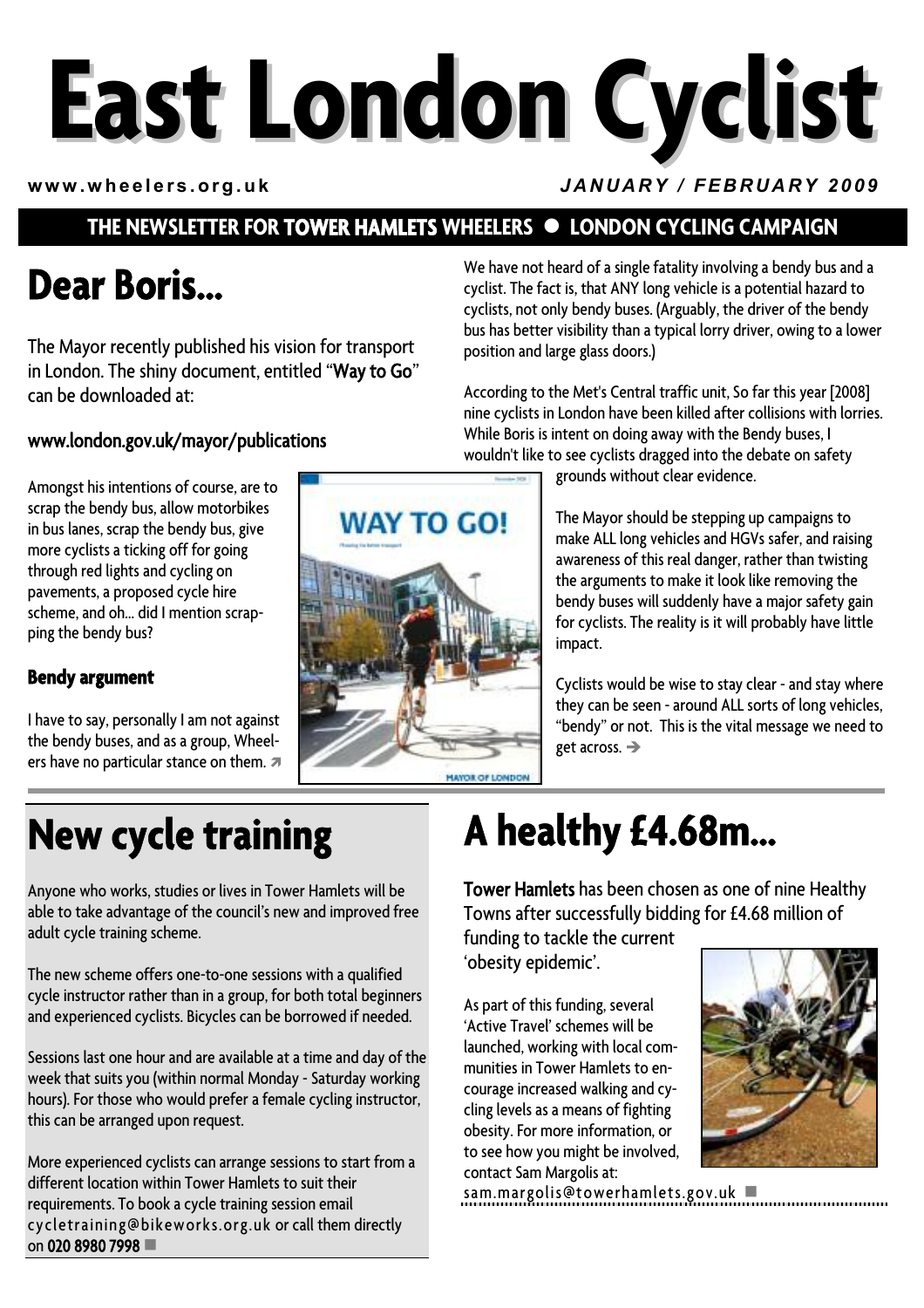**East London Cyclist www.wheelers.org.uk January / February 2009** 

(continued from P.1)…

#### **Hire scheme**

The proposal to introduce a cycle hire scheme is encouraging, provided that this is not at the cost of cycle parking spaces, which are already pressured.

What's needed are effective measures to ensure that appropriate cycle parking is provided in new and existing developments, residential, retail and offices, in order to encourage and support more journeys by bicycle.

There have been problems also with inexperienced cyclists in the Paris Velib scheme, with accidents and at least one fatality.

We support the Mayor's desire to increase the number of journeys made by bicycle, but when coupled with motorbikes in bus lanes, while at the same time not completing many of the original LCN+ targets, and token strips of green paint that lure cyclists into a false sense of security (For example next to parked cars and taxis that open doors or pull out straight into cyclists, or across the mouth of a junction, between parked cars etc.) Many of these "cycle lanes" have been put in with little thought, and any input from cyclists has been mostly ignored.

As an experienced cyclist, I could probably cope with the motorbikes in bus lanes, however, if the Mayor is to encourage new and inexperienced cyclists, these people are surely going to be put off by motorbikes roaring past at close proximity, zipping in and out, left and right, especially given the lack of quieter alternative routes.

There have been many clampdowns on cyclists jumping red lights, which I agree is an issue, however, I see almost no enforcement of vehicles abusing the Advanced Stop Lines, which are there to protect cyclists. So the Mayor's sentiment of 'fairness to all' (p.26) I have yet to see.

If cyclists are going to get busted for pavement riding and red light jumping, let's see equal clampdowns of vehicles abusing cycle lanes and ASLs at those same junctions, and vehicles especially vans and contractors - using cycle lanes as parking spaces. (Cable Street, New Road, Vallance Road etc. etc.) Why do I never see these vans get a parking ticket, while cyclists have to squeeze through tiny gaps or dismount in order to get past them?

#### **Filling the training gap**

Occasionally, I still find it incredible that anyone can go and buy a bicycle (or hire one under the proposed scheme!) and without any form of training or safety awareness, just take to London's streets. A great sense of freedom on one hand, while being a potential danger on the other.

I would like to see the Mayor and TfL provide a more unified approach to Adult and Schools cycle training London-wide,  $\pi$  instead of the haphazard and inconsistent "postcode lottery" we have at the moment across London, and to incentivise people to do the training, (i.e, a discount on the hire scheme, or discount on a new bicycle or some accessories. (Perhaps similar to the VAT free 'cycle to work' schemes).

While TfL has been providing funding for cycle training to local boroughs, many of them have not even bothered to apply for the funding, or set up an effective cycle training scheme.

Some boroughs are providing good cycle training, others token efforts, while others not at all. Most cyclists I ask, however, aren't even aware that adult cycle training exists!

Making cycle training more consistent and accessible, and publicising the fact that it exists, is vital if we are to overcome this barrier to cycling in London, as well as reduce the number of 'loony cyclists' and accidents, making everyone safer.

Robert Lister

## **Bike It comes to town**

A 3-year schools cycling project, led by sustainable transport charity Sustrans in partnership between Tower Hamlets Council and the Tower Hamlets Primary Care Trust, has been launched in the Borough.

Called 'Bike It', the scheme will work with 10 schools in Tower Hamlets each year until 2011. We know that millions of children want to cycle to school in this country, yet only 1% do. Sustrans has stepped in to sort this out with Bike It, a groundbreaking project which has already quadrupled the number of children cycling to its target schools.

James Scott is our dedicated Bike It officer for this Borough. James is in charge of delivering the Bike It project and will be organising bike related events and activities. He has been working with his 10 schools for 3 months now and feels the potential for a cycling culture within the Borough is huge. So far James has organised Dr Bike visits for the schools and has set up a bike maintenance course at Docklands Education Centre.

James, who joined the Bike It project in September 2008, said: "I feel really privileged to be part of the Bike It team here in London. Cycling is such an exciting, cheap and accessible way to see the city! I am the first Primary Care Trust funded Bike It officer in London and can't wait to get my schools energised about cycling and helping them discover that it's a fun and effective way to exercise whilst doing your bit for the planet."

If you want to find out more, including how you can volunteer to help with the Bike It project, contact James at:

james.scott@sustrans.org.uk www.sustrans.org.uk/bikeit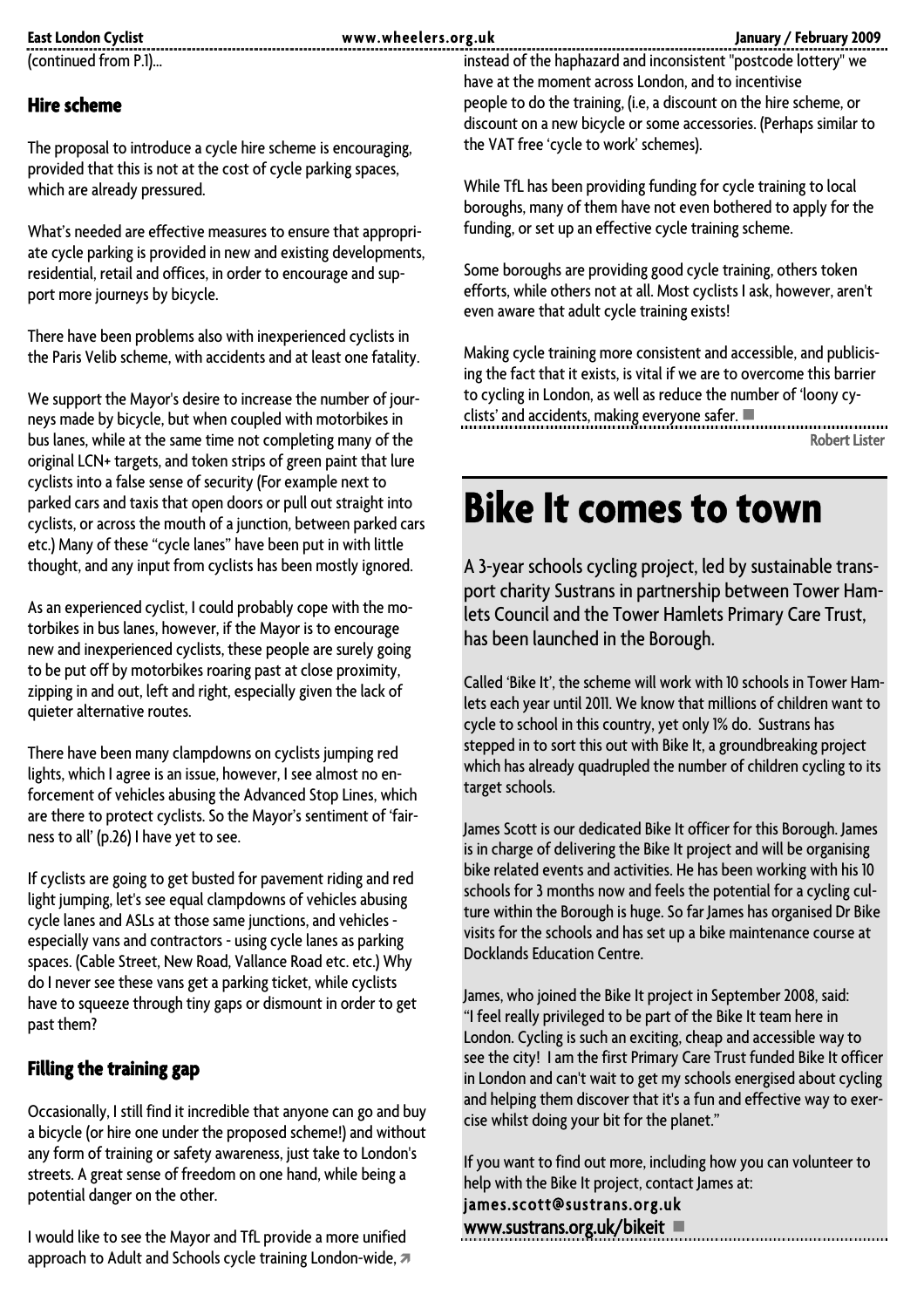## **Yoga for cyclists**

David Withington tried out Rebecca Bouge's Yoga for Cyclists, and sent us this review.

The main aim being that students learn how to strengthen and stretch mindfully in class, and apply these at any point pre or post ride and keep commonly developed cycle related injuries at bay.

No yoga experience is necessary, although if you have it helps with some of the sequences and you will be familiar with some of the positions. It won't necessarily make them any easier if like me you are useless, absolute beginners are well catered for. Rebecca has trained in various forms of Dance, Anatomy & Physiology and most recently Yoga Teacher Training with Edward Clark and Elizabeth Connolly.

It's a very good workout and as with all yoga you can push yourself with the moves or take it easier, but the whole idea for me was to try to overcome some of those physical constraints maybe brought about by years of bad posture and neglect. It seems to be working, even after the first session I felt more upright with better alignment and better breathing.

The descriptions of how your body is supposed to be working are informative and incredibly helpful in ensuring you get the best results.

Rebecca comes across in a very friendly relaxed way, making the classes hard work but fun and thoroughly enjoyable, especially as we all seem to suffer similar limitations. I thoroughly recommend.



Bodywise, Roman Road January 8<sup>th</sup> – February 12<sup>th</sup> February  $26^{th}$  – April  $2^{nd}$ £51/£36 per course £10/£7 drop-in

bodywisehealth.org/yogacourses.html Tel: 020 8981 6938

David Withington

## **10 for the road…**

Wheelers catch up with Joe Hipkin, Cycle Training Coordinator at Bikeworks, who shares his top ten tips for on-road cycling.

1. Basics first! Your bike needs to be mechanically sound with two working brakes, air in the tyres and a tight secure stem. Also, your riding control skills need to be solid with you not wobbling when starting/stopping, looking behind and signalling. If you can you should try to learn standing up and a front wheel hop (for unexpected bumps, pot holes and kerbs)... oh and please, lights for night time!

2. Remember to ride with your first two fingers covering the brakes, set your pedal every time you start/stop and try to keep up with the flow of the traffic.

3. Ride confidently and assertively but never aggressively. You have equal rights to be on the road on your vehicle, but remember you are an ambassador for cyclists!

4. Take the lane when there is no reason not to, you will have more time and space to react. Stay out of the door zone! This is the area a door can open into and something you want to stay out of!

5. Give yourself plenty of time to signal and manoeuvre, in other words, you should be looking over your shoulder a lot and fitting in with the traffic flow! Signalling does not give you right of way but rather displays your intentions.

6. Try not to 'dip in' to the space at T junctions, instead, continue in the straight line you have been in (out of the door zone!), glance up the side road as you pass it and keep pedalling.

7. Be very careful passing large vehicles on the left hand side! This is a high-risk move and large lorries/trucks have a potential of crushing you as they turn left.

8. Before turning from a side road into a major road, take the lane to prevent cars from behind overtaking and side-swiping you. You may need to roll forward over the give way lines a little bit to see past cars parked either side of the junction. When it is clear, turn into your lane as quickly as possible.

9. At roundabouts, signal if you are turning left or right in advance, slow down, take the lane and give way to the right. When travelling around the roundabout give a signal to indicate which exit you are taking and check over your shoulder as you exit.

10. Aim to travel in a smooth, predictable and predictive way and enjoy being a member of the best club in the world!

If you'd like to know more, get in touch: Bikeworks, Unit 8, Gun Wharf, 241 Old Ford Rd. Tel: 020 8980 7998. (Bikeworks is a not for profit community interest company dedicated to cycle training.) Joe Hipkin